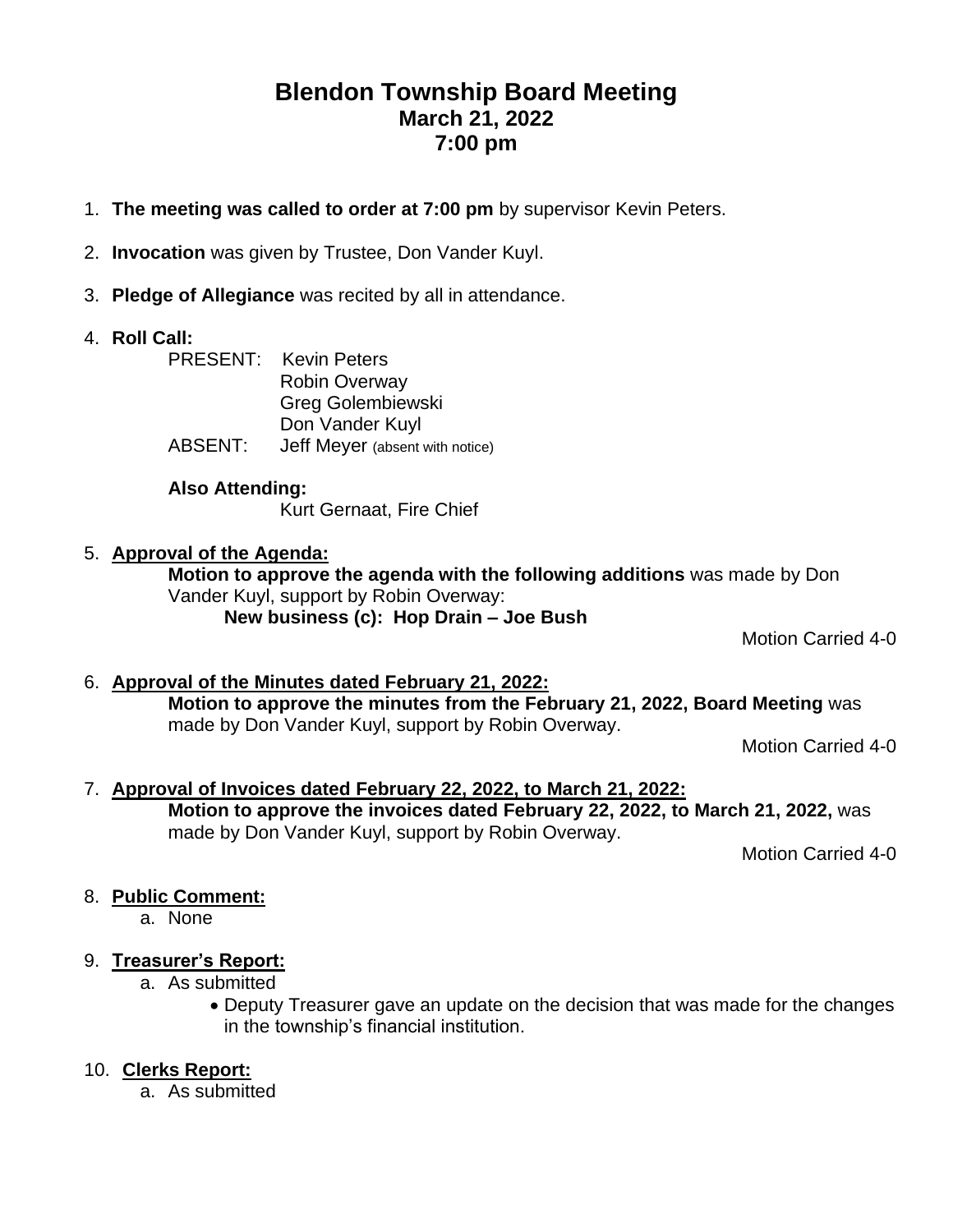#### 11. **Supervisors Report:**

a. Verbal

#### 12. **Monthly Reports:**

a. **Fire Department:** 

• None

- b. **Ottawa County Sheriff:**
	- As Submitted
- c. **Building Permit Report:**
	- As Submitted
- d. **Building and Grounds Report:**
	- None
- e. **Preliminary Planning Commission Meeting Minutes:**
	- As Submitted
- 13.**New Business:**
	- **a. Ordinance 2022-03.01:**
		- A&S Holding Haveman
		- Blair Street west of 64<sup>th</sup> Ave
		- Rezone request AG-R1
		- *Motion to approve the rezone of parcel 70-13-22-200-016 from AG-Agricultural to R1-Low Density Residential was made by Don Vander Kuyl, support by Kevin Peters.*

Roll Call: Yay: Peters, Overway, Golembiewski, Vander Kul Nay:

Absent: Meyer

Motion Carried 4-0

#### b. **Ordinance 2022-03.02:**

- Raymond Ammeraal
- Barry Street west of 88<sup>th</sup> Ave
- Rezone request AG-R1
- *Motion to approve the rezone of parcel 70-13-31-200-004 from AG-Agricultural to R1-Low Density Residential was made by Kevin Peters, support by Don Vander Kuyl*

Roll Call: Yay: Peters, Overway, Golembiewski, Vander Kul Nay:

Absent: Meyer

# Motion Carried 4-0

#### c. **Hop Drain – Joe Bush:**

- Ottawa County Drain Commissioner, Joe Bush, presented information concerning the upcoming maintenance of the Hop Drain.
- The project was a petition project
- Bids were opened last week.
- Total Cost: \$260,000
- 87 parcels are on the Hop Drain
	- o Mostly farmland
		- Large parcels
		- One owner for multiple parcels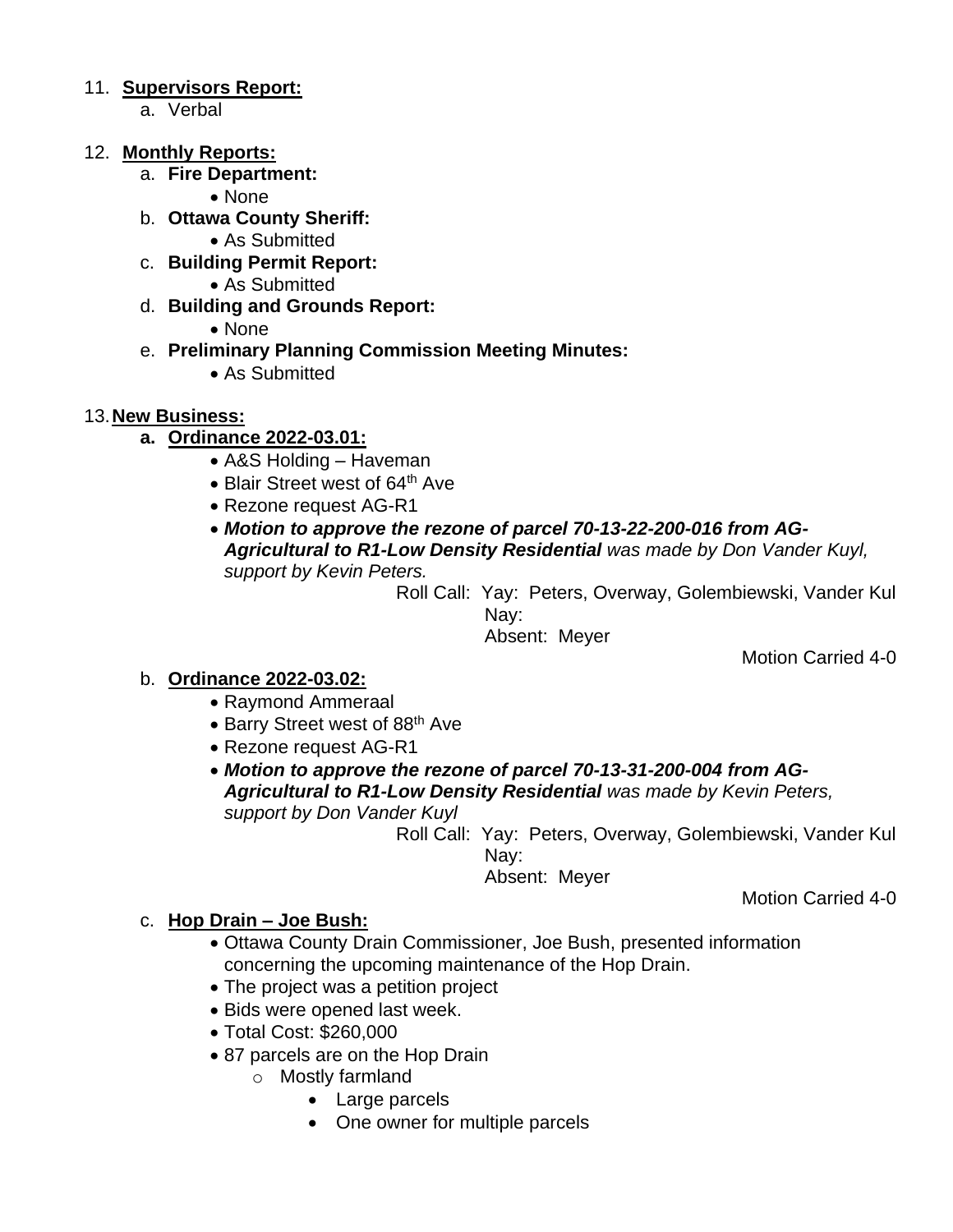- Commissioner Bush stated that the cost of the project in a district with so few parcels would be a significant increase in the property tax to the landowners.
	- $\circ$  The township typically pays 25% of the cost of the maintenance of the drains.
	- $\circ$  Commissioner Bush recommended that the Board discuss the possibility of the township paying for 50% of the cost considering there are so few parcels located on the Hop Drain.
- Drain Assessment:
	- o Begins on Winter 2023 taxes
	- o 5-year amortization
	- o 1.5% interest rate
- Peters:
	- o Would like to use ARPA funds is allowed.
- Overway:
	- $\circ$  Will check on the stipulations on the expenditures of the ARPA funds.
- Golembiewski:
	- o Expressed concern that we would be setting the precedent of the township paying 50% going forward.
	- *Motion to approve Blendon Township paying 50% of the cost of the Hop Drain maintenance, with the preference of using ARPA funds, if allowed, to cover the cost of the expense was made by Kevin Peters, support by Don Vander Kuyl.*

Motion Carried 4-0

#### d. **2022-2023 Budget Hearing:**

- Supervisor Peters opened the public hearing at 7:30 pm.
	- o No comments by the public.
- Supervisor Peters closed the public hearing at 7:31 pm
- Kurt Gernaat and Tina Vander Schuur walked through the changes/updates that were made to the budget as a result of the discussion from the February meeting.
	- $\circ$  The Board felt that the township is in a position to look at the possibility of full-time employees having the option of health-life insurance.
		- Full-time  $= 32+$  hours a week.
		- With no information at this time on the potential cost of insurance, \$30,000 was budgeted for the 2022-23 fiscal year.
			- ➢ Supervisor Peters will work on getting rate proposals for Board review and discussion.
- *Motion to approve Resolution 2022-03.01 General Appropriation Act was made by Greg Golembiewski, support by Don Vander Kuyl.*
	- Roll Call: Yay: Peters, Overway, Golembiewski, Vander Kuyl Nay:

Absent: Meyer

Motion Carried 4-0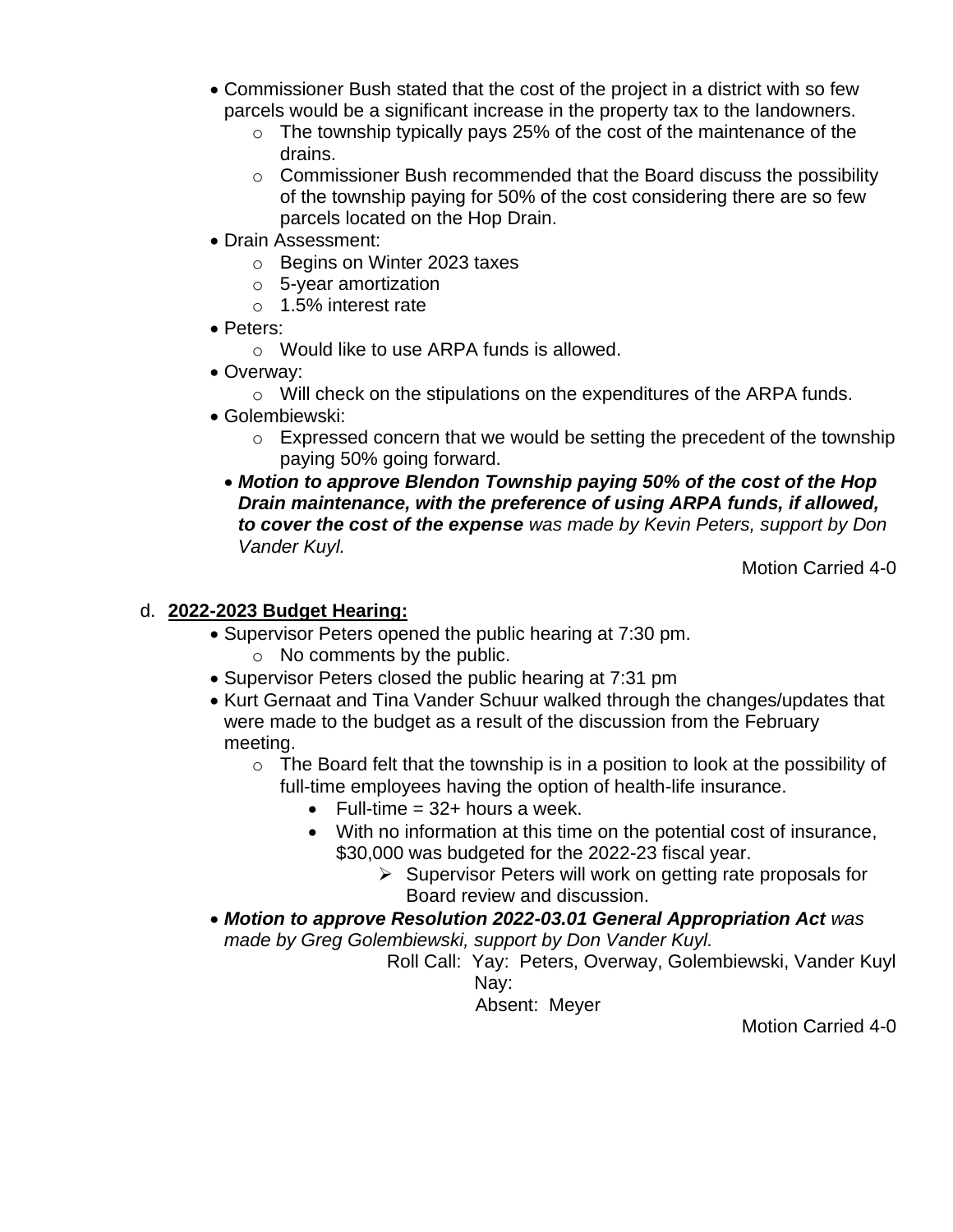• *Motion to approve Resolution 2022-03.02 Inspections Fund Budget was* 

*made by Don Vander Kuyl, support by Robin Overway.*

Roll Call: Yay: Peters, Overway, Golembiewski, Vander Kuyl Nay:

Absent: Meyer

Motion Carried 4-0

• *Motion to approve Resolution 2022-03.03 Fire Operations Fund Budget was made by Greg Golembiewski, support by Don Vander Kuyl.*

> Roll Call: Yay: Peters, Overway, Golembiewski, Vander Kuyl Nay:

Absent: Meyer

Motion Carried 4-0

• Motion to approve Resolution 2022-03.04 Road Fund Budget was made by *Greg Golembiewski, support by Robin Overway*

Roll Call: Yay: Peters, Overway, Golembiewski, Vander Kuyl Nay: Absent: Meyer

Motion Carried 4-0

• Motion to approve Resolution 2022-03.05 Library Fund Budget was made by *Kevin Peters, support by Don Vander Kuyl.*

> Roll Call: Yay: Peters, Overway, Golembiewski, Vander Kuyl Nay:

Absent: Meyer

Motion Carried 4-0

• *Motion to approve Resolution 2022-03.06 Transfer of Funds was made by Greg Golembiewski, support by Don Vander Kuyl.*

Roll Call: Yay: Peters, Overway, Golembiewski, Vander Kuyl Nay:

Absent: Meyer

Motion Carried 4-0

• *Motion to approve Resolution 2022-03.07 Line-Item Reconciliation to Amend the 2021-2022 Fiscal Year Budget was made by Don Vander Kuyl, support by Greg Golembiewski.*

> Roll Call: Yay: Peters, Overway, Golembiewski, Vander Kuyl Nay:

Absent: Meyer

Motion Carried 4-0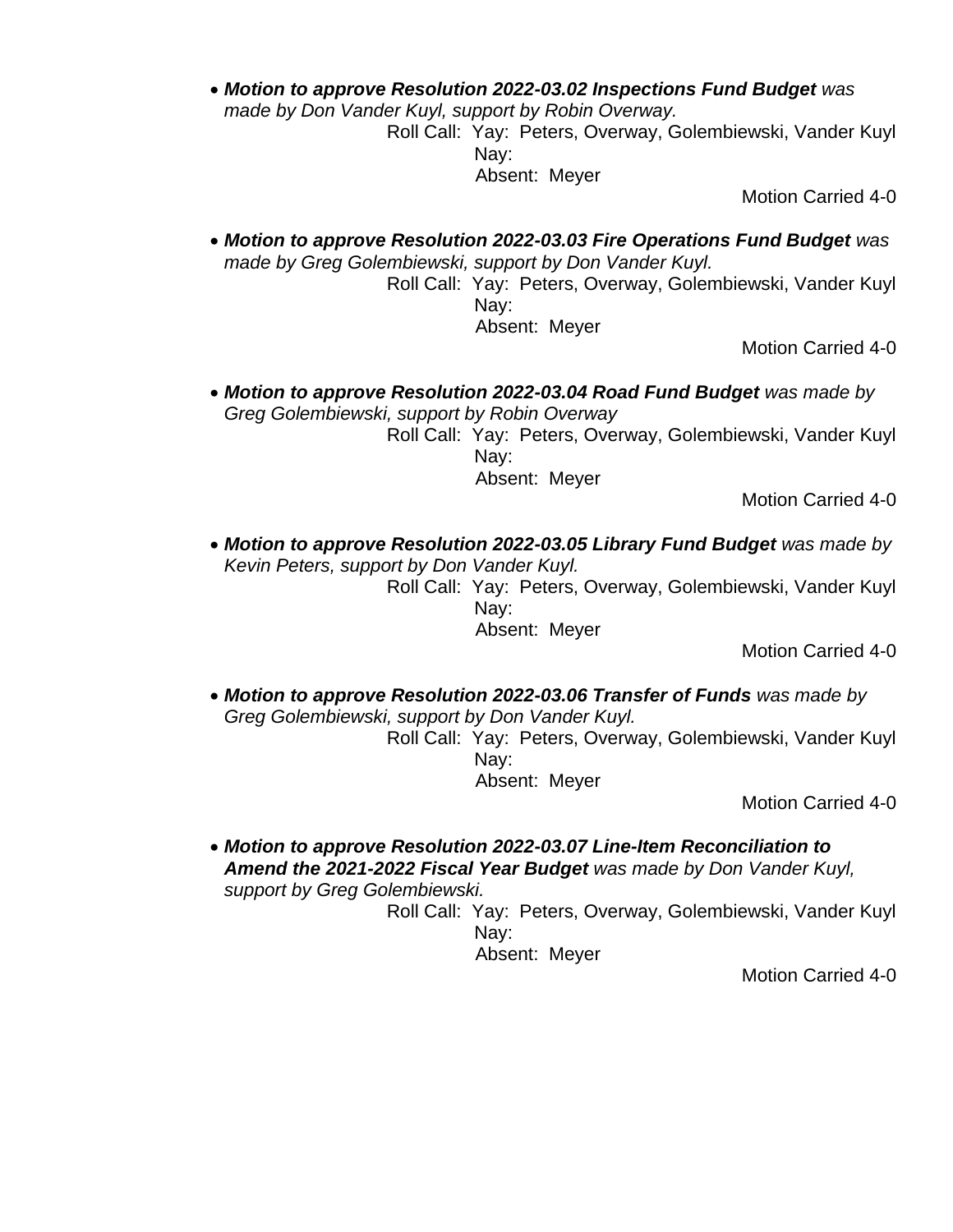• *Motion to approve Resolution 2022-03.08 Township Board 2022-2023 Fiscal Year Meeting Schedule was made by Kevin Peters, support by Don Vander Kuyl.*

Roll Call: Yay: Peters, Overway, Golembiewski, Vander Kuyl Nay: Absent: Meyer

Motion Carried 4-0

- e. **Planning Commission 2022-2023 Meeting Schedule:**
	- *Motion to approve the 2022-2023 meeting schedule for the Planning Commission with the ability to make changes as needed was made by Don Vander Kuyl, support by Greg Golembiewski.*

Motion Carried 4-0

#### f. **Fox Meadow Streetlight Resolution:**

- Special Assessment Lighting District
- No cost incurred by the township
	- o Developer to pay all installation and any incurred costs
- *Motion to approve the signing of the required resolution, provided by Consumers Energy, to change our existing lighting contract by adding an additional lighting district was made by Greg Golembiewski, support by Don Vander Kuyl.*

Motion Carried 4-0

#### g. **Signers on Bank Accounts:**

- Grand River Bank is requesting a copy of the meeting minutes showing a motion stating who are the allowed signers on the bank accounts.
- *Motion to approve Greg Golembiewski, Tina Vander Schuur, Robin Overway, and Jennifer Mokma as the signers on all accounts at Grand River Bank was made by Don Vander Kuyl, support by Robin Overway.*

Motion Carried 4-0

# h. **West Michigan Office Interiors Proposal:**

- Kurt Gernaat highlighted the submitted proposal for an update to the workspace at the Blendon Township Offices.
- The layout was reviewed by the Board.
	- o Suggestions and changes were made.
- Tina Vander Schuur to reach out to WMOI contact Caleb Baur to discuss the potential changes and get an itemized cost breakdown of the proposed changes.
- *Motion to approve the proposal received from West Michigan Office Interiors, with the potential changes, with costs not to exceed \$26,000, was made by Don Vander Kuyl, support by Greg Golembiewski.*

Motion Carried 4-0